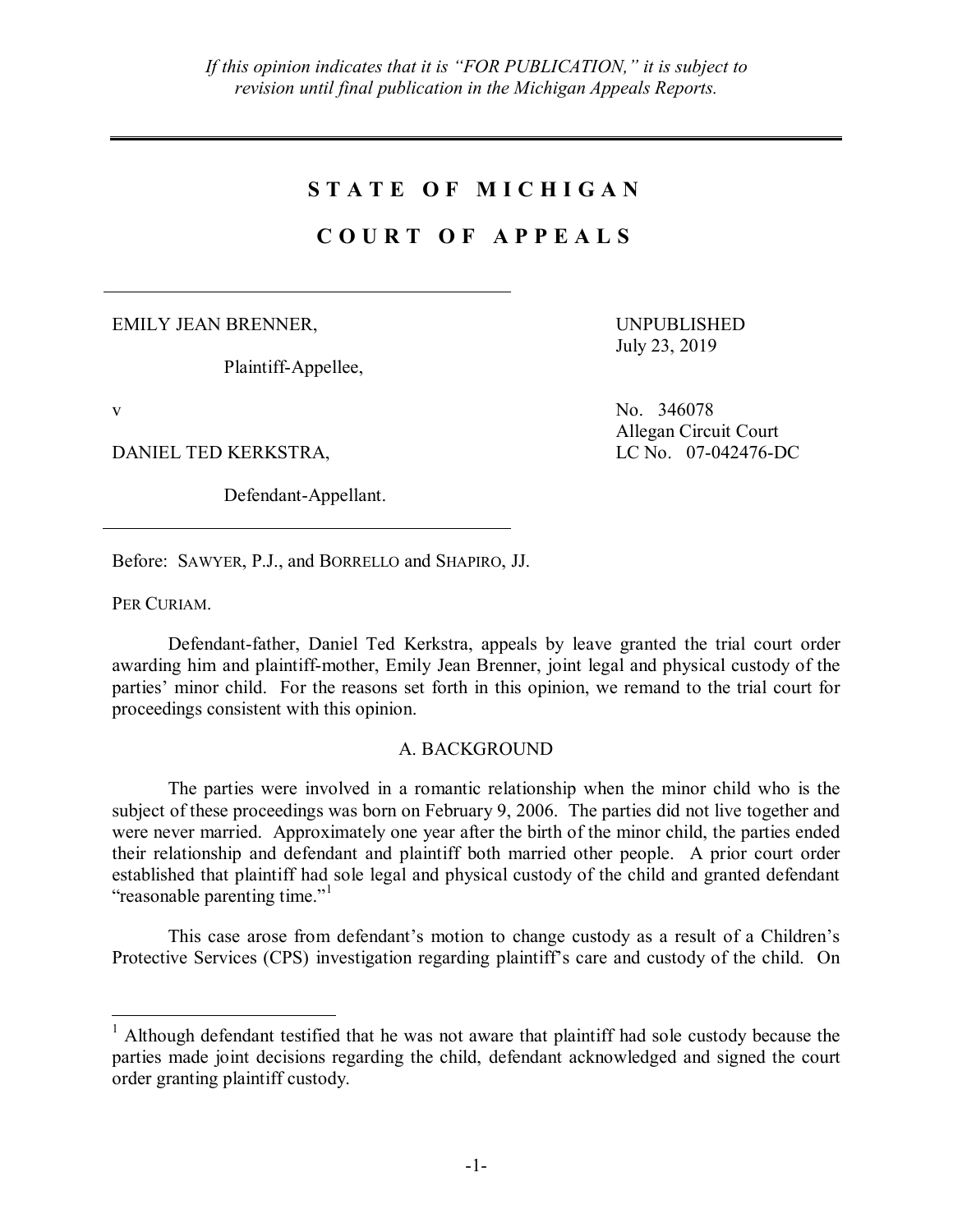February 17, 2017, the Michigan State Police and CPS investigated an allegation that plaintiff's husband at that time, Jacob Proper, possessed materials depicting sexually explicit content of children. While executing a search warrant at Proper and plaintiff's house, Proper admitted to police officers that he posted pictures of minor children online. Proper also admitted that he sexually abused the minor child in this case for approximately two years. Finally, the police officers found visual evidence of Proper sodomizing the family dog, Sugar. The police officers and CPS told plaintiff to not allow Proper to have any contact with the minor child. On March 13, 2017, defendant notified CPS that, on March 8, 2017, he observed Proper at plaintiff's house when the minor child was present. Defendant additionally reported to CPS that the child informed him that Proper picked him up from school after the search had occurred. Following a preliminary hearing, the Family Division of the Allegan Circuit Court removed the child from plaintiff and placed the child in defendant's care and custody.

On December 15, 2017, defendant filed a motion to change custody and requested legal and physical custody of the minor child. Defendant alleged that plaintiff exposed the child to Proper in contravention of a no-contact order. Defendant argued that plaintiff's conduct constituted a substantial change in circumstances and that it was not in the child's best interests to reside with plaintiff. Finally, defendant argued that the child had an established custodial environment with him and that he was able to provide proper care and custody of the child. Defendant also filed a motion for an ex parte order to maintain the "status quo" regarding defendant's primary physical custody of the child and the child's enrollment at Hudsonville. The trial court granted defendant's ex parte order pending the hearing on defendant's motion to change custody. The trial court ordered that plaintiff have parenting time each Tuesday and Thursday from 4:00 p.m. to 7:00 p.m. and that the child remain enrolled in and attend classes at Hudsonville Christian School.

Following a series of hearings on the matter, the trial court granted the parties joint legal and physical custody of the child. This Court granted defendant's application for delayed appeal.

## II. ANALYSIS

On appeal, defendant first argues that the trial court clearly erred by changing the child's established custodial environment with defendant without applying the clear and convincing evidence standard. We agree that the trial court committed clear legal error.

Child custody disputes are governed by the Child Custody Act, MCL 722.21 *et seq*. "Orders concerning parenting time must be affirmed on appeal unless the trial court's findings were against the great weight of the evidence, the court committed a palpable abuse of discretion, or the court made a clear legal error on a major issue." *Pickering v Pickering*, 268 Mich App 1, 5; 706 NW2d 835 (2005); MCL 722.28. This Court reviews the trial court's determinations of questions of law for clear legal error. *Lieberman v Orr*, 319 Mich App 68, 77; 900 NW2d 130 (2017). "A trial court commits clear legal error when it incorrectly chooses, interprets, or applies the law." *Id*. (quotation marks and citation omitted). In other words, a trial court commits clear legal error if it fails to apply the proper legal framework. *Sulaica v Rometty*, 308 Mich App 568, 583-584; 866 NW2d 838 (2014). This legal error "generally require[s] remand for further consideration under the proper legal framework unless the error is harmless." *Id*. at 585 (quotation marks and citation omitted).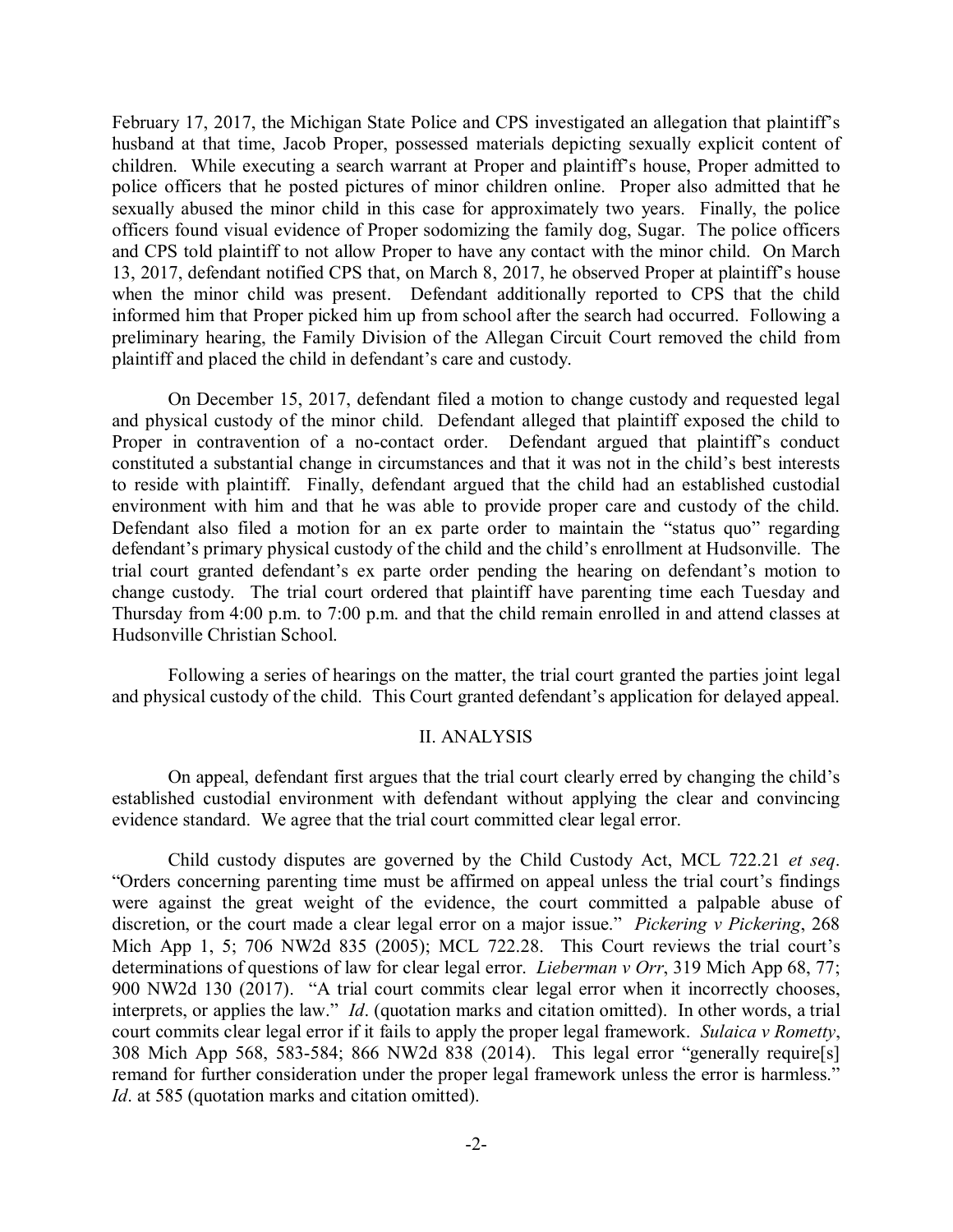This Court reviews a trial court's findings, including a showing of proper cause, a change of circumstances, or the existence of an established custodial environment, to determine whether the findings were against the great weight of the evidence. *Corporan v Henton*, 282 Mich App 599, 605; 766 NW2d 903 (2009). A trial court's finding is against the great weight of the evidence if the evidence clearly preponderates in the opposite direction. *Id*. If a trial court fails to make a finding regarding the existence of a custodial environment or the best-interest factors, this Court will remand unless there is sufficient information in the record for this Court to make its own determination of this issue by de novo review. *Rittershaus v Rittershaus*, 273 Mich App 462, 471, 475-476; 730 NW2d 262 (2007) (quotation marks and citations omitted).

This Court reviews custody awards for an abuse of discretion. *Berger v Berger*, 277 Mich App 700, 705; 474; NW2d 336 (2008).

A trial court may modify or amend a custody determination or a parenting-time order for proper cause shown or because of a change of circumstances. MCL 722.27(1)(c). MCL 722.27(1) provides, in relevant part:

If a child custody dispute has been submitted to the circuit court as an original action under this act or has arisen incidentally from another action in the circuit court or an order or judgment of the circuit court, for the best interests of the child the court may do 1 or more of the following:

\* \* \*

(c) Subject to subsection (3), modify or amend its previous judgments or orders for proper cause shown or because of change of circumstances until the child reaches 18 years of age and, subject to section 5b of the support and parenting time enforcement act, 1982 PA 295, MCL 552.605b, until the child reaches 19 years and 6 months of age. The court shall not modify or amend its previous judgments or orders or issue a new order so as to change the established custodial environment of a child unless there is presented clear and convincing evidence that it is in the best interest of the child. The custodial environment of a child is established if over an appreciable time the child naturally looks to the custodian in that environment for guidance, discipline, the necessities of life, and parental comfort. The age of the child, the physical environment, and the inclination of the custodian and the child as to permanency of the relationship shall also be considered. If a motion for change of custody is filed while a parent is active duty, the court shall not consider a parent's absence due to that active duty status in a best interest of the child determination.

A trial court must first determine whether there exists proper cause or a change of circumstances to modify a custody order. *Corporan*, 282 Mich App at 603. In order for a movant to show proper cause for a modification of a court order, the movant must prove that evidence exists of an appropriate ground for legal action to be taken by the trial court that is relevant to at least one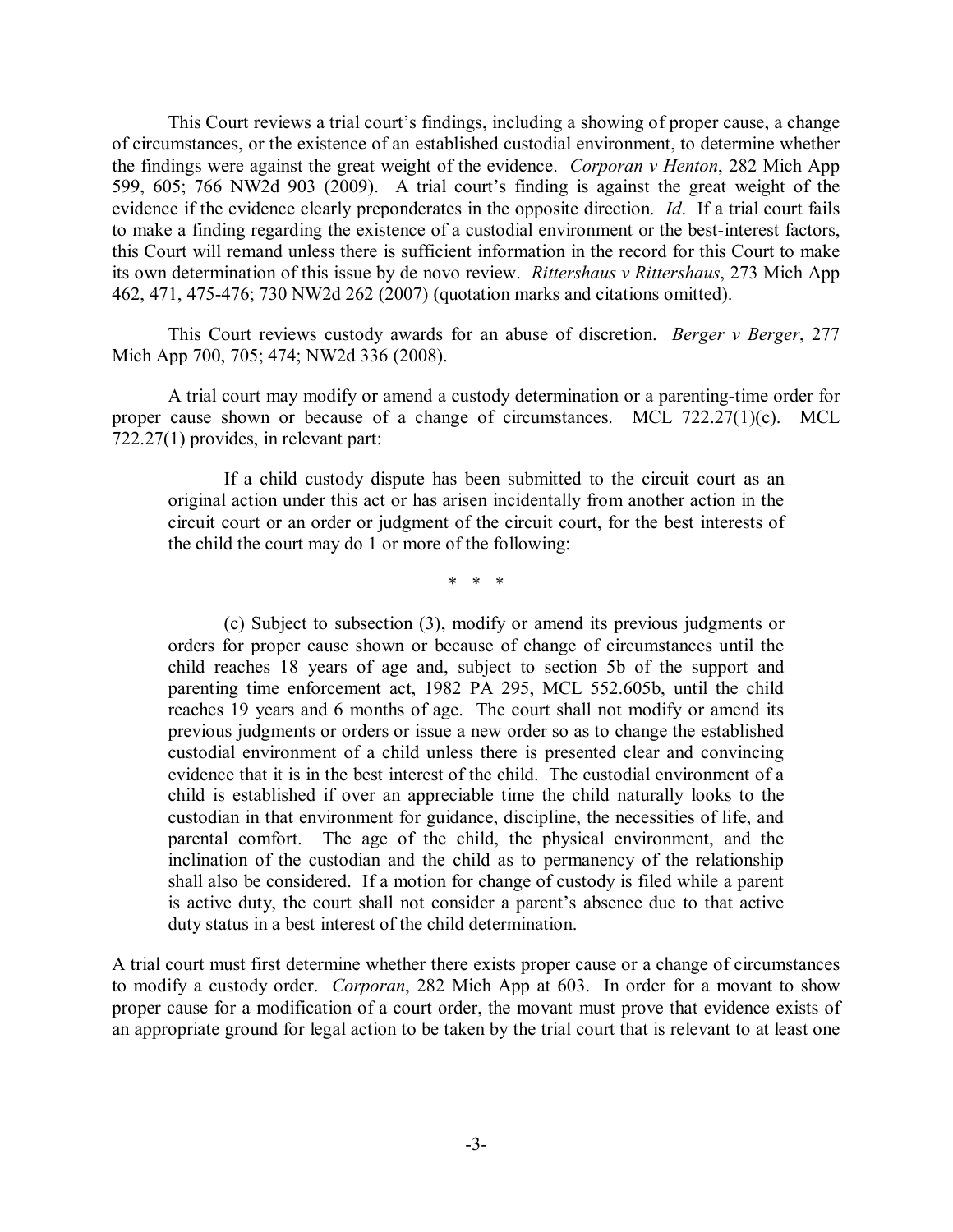of the statutory best-interest factors pursuant to MCL  $722.23<sup>2</sup>$  and that has a significant effect on the child's well-being. *Vodvarka v Grasmeyer*, 259 Mich App 499, 511-512; 675 NW2d 847 (2003). In order for a movant to show a change of circumstances that justifies modification of a court order, the movant must prove that, "since the entry of the last custody order, the conditions surrounding custody of the child, which have or could have a *significant* effect on the child's well-being, have materially changed." *Id.* at 513. Removal of a child from a parent's home by

 $<sup>2</sup>$  MCL 722.23 provides:</sup>

As used in this act, "best interests of the child" means the sum total of the following factors to be considered, evaluated, and determined by the court:

(a) The love, affection, and other emotional ties existing between the parties involved and the child.

(b) The capacity and disposition of the parties involved to give the child love, affection, and guidance and to continue the education and raising of the child in his or her religion or creed, if any.

(c) The capacity and disposition of the parties involved to provide the child with food, clothing, medical care or other remedial care recognized and permitted under the laws of this state in place of medical care, and other material needs.

(d) The length of time the child has lived in a stable, satisfactory environment, and the desirability of maintaining continuity.

(e) The permanence, as a family unit, of the existing or proposed custodial home or homes.

(f) The moral fitness of the parties involved.

(g) The mental and physical health of the parties involved.

(h) The home, school, and community record of the child.

(i) The reasonable preference of the child, if the court considers the child to be of sufficient age to express preference.

(j) The willingness and ability of each of the parties to facilitate and encourage a close and continuing parent-child relationship between the child and the other parent or the child and the parents. A court may not consider negatively for the purposes of this factor any reasonable action taken by a parent to protect a child or that parent from sexual assault or domestic violence by the child's other parent.

(k) Domestic violence, regardless of whether the violence was directed against or witnessed by the child.

(*l*) Any other factor considered by the court to be relevant to a particular child custody dispute.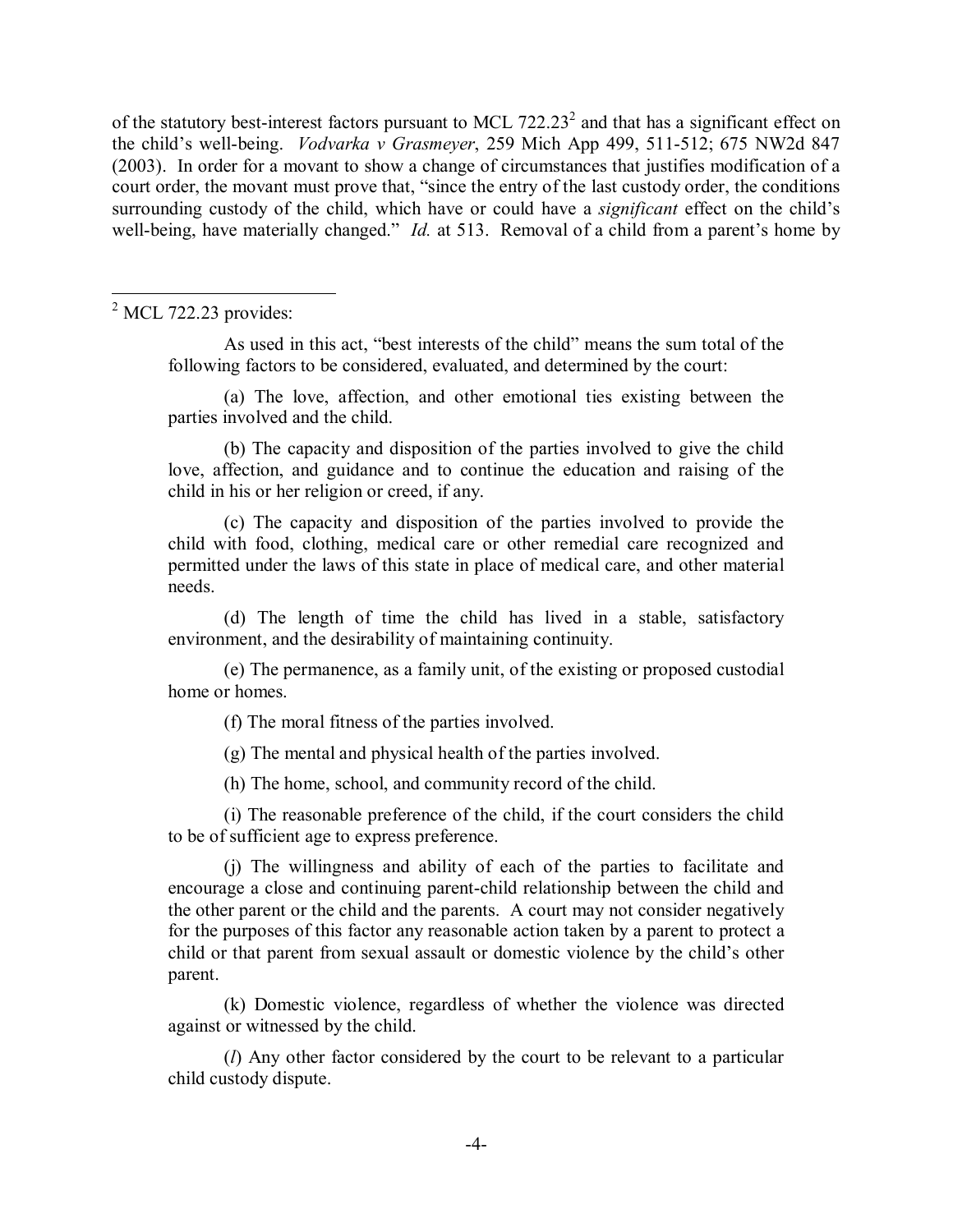CPS is sufficient to establish a change of circumstances. *Shann v Shann*, 293 Mich App 302, 306; 809 NW2d 435 (2011). The trial court need not hold an evidentiary hearing to determine whether there exists proper cause or a change of circumstances if the evidence before the trial court is sufficient to satisfy the legal standards. *Vodvarka*, 259 Mich App at 512; see also *Corporan*, 282 Mich App at 605.

A trial court may modify or amend a custody determination or a parenting-time order for proper cause shown or because of a change of circumstances. MCL 722.27(1)(c); *Corporan*, 282 Mich App at 603. In order for a movant to show proper cause for a modification of a court order, the movant must prove that evidence exists of an appropriate ground for legal action to be taken by the trial court that is relevant to at least one of the statutory best-interest factors pursuant to MCL 722.23 and that has a significant effect on the child's well-being. *Vodvarka v Grasmeyer*, 259 Mich App 499, 511-512; 675 NW2d 847 (2003). In order for a movant to show a change of circumstances that justifies modification of a court order, the movant must prove that, "since the entry of the last custody order, the conditions surrounding custody of the child, which have or could have a *significant* effect on the child's well-being, have materially changed." *Id.* at 513. Removal of a child from a parent's home by CPS is sufficient to establish a change of circumstances. *Shann v Shann*, 293 Mich App 302, 306; 809 NW2d 435 (2011).

If the trial court determines that proper cause or a change of circumstances exists, the trial court must determine with which parent the child has an established custodial environment and whether the proposed change would modify the child's established custodial environment. *Corporan*, 282 Mich App at 604 n 2. When a custody order modification changes to whom the child looks for guidance, discipline, the necessities of life, and parental comfort and support, the movant must demonstrate by clear and convincing evidence that the change is in the child's best interests. MCL 722.27(1)(c); *Pierron v Pierron*, 486 Mich 81, 86, 92; 782 NW2d 480 (2010). When a proposed change to a custody determination does not modify an established custodial environment, the movant must prove by a preponderance of the evidence that the change is in the child's best interests. *Pierron*, 486 Mich at 93.

In this case, we cannot find in the record where the trial court made a specific finding regarding the existence of proper cause or a change of circumstances. Although the trial court indicated that the parties agreed that the sexual abuse allegations against Proper caused this matter to be reviewed, the trial court did not determine whether the sexual abuse allegations constituted proper cause or a change of circumstances. Although the child's removal from plaintiff's care and custody can be sufficient to establish a change of circumstances, see *Shann*, 293 Mich App at 306, the trial court committed a clear legal error by failing to apply the proper legal framework and failing to make a reviewable finding regarding proper cause or a change of circumstances. See *Corporan*, 282 Mich App at 603.

Additionally, the trial court did not make specific findings regarding the child's established custodial environment at the time of the motion hearings. The trial court found that the child had an established custodial environment with defendant since the child's removal from plaintiff's care in March 2017. The trial court also found that the child previously had an established custodial environment with plaintiff. Ultimately, the trial court found that the parties had been providing a "joint-type arrangement." The trial court did not specifically determine whether the child had an established custodial environment with both plaintiff and defendant at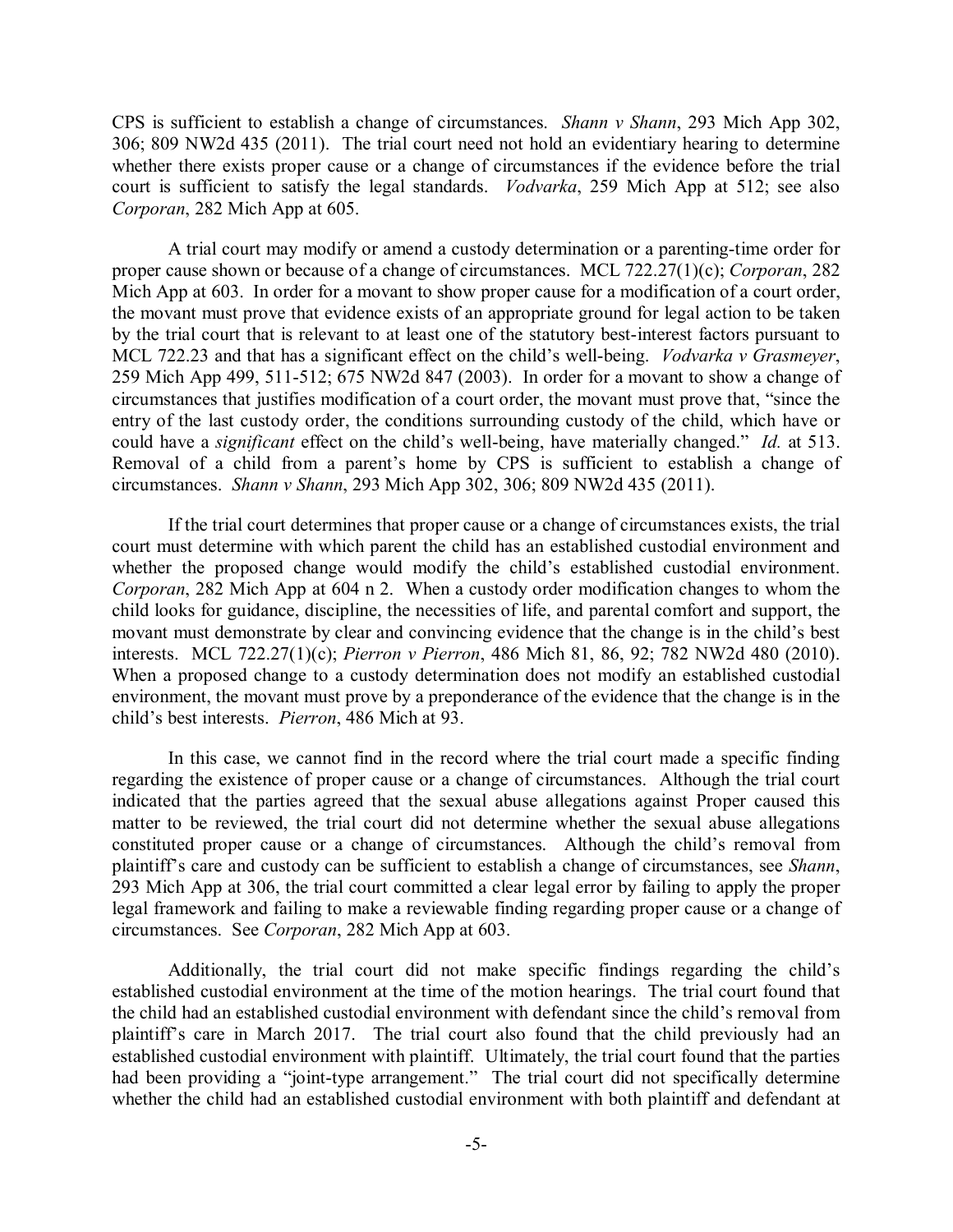the time of the motion hearings or whether the child had a sole established custodial environment with defendant because the child had not resided with plaintiff since March 2017. Therefore, the trial court committed a clear legal error by failing to make a reviewable finding regarding the existence of an established custodial environment. See *Rittershaus*, 273 Mich App at 471. Based on the lack of findings by the trial court on this issue, we decline to make a determination as to whether an established custodial environment existed with respect to plaintiff, defendant, or both parties.

Finally, the trial court failed to make a specific finding regarding whether defendant's proposed change to the custody arrangements would modify the child's established custodial environment and failed to articulate which standard it applied when considering the best-interest factors pursuant to MCL 722.23. Therefore, the trial court's clear legal errors require remand for further consideration under the proper legal framework. See *Rittershaus*, 273 Mich App at 471. The trial court should first determine whether defendant established proper cause or a change of circumstances to modify the custody order. The trial court should then determine with whom the child had an established custodial environment at the time of the final motion hearing and whether sole legal and physical custody with defendant modified an established custodial environment. If trial court determines that defendant's request will alter an established custodial environment, the trial court should apply the clear-and-convincing-evidence standard. However, if the trial court determines that defendant's proposed change will not modify an established custodial environment, defendant must prove by a preponderance of the evidence that the change is in the child's best interests. See *Pierron*, 486 Mich at 92-93.

Defendant also argues that the trial court abused its discretion by failing to consider all of the best-interest factors and awarding joint legal and physical custody of the minor child. Specifically, defendant argues that the trial court erroneously failed to consider best-interest factor (h). Defendant also challenges the trial court's findings and conclusions with respect to best-interest factors (f), (g), (i), and (j). We address each in turn.

The trial court may only modify a previous judgment or order if the change is in the child's best interests. MCL 722.27(1)(c); *Pierron*, 486 Mich at 86. The trial court must consider each of the 12 best-interest factors pursuant to MCL 722.23 and make specific findings of fact regarding the applicability of each factor before modifying custody or parenting time, even on a temporary basis. *Pierron*, 486 Mich at 91; *Grew v Knox*, 265 Mich App 333, 337; 694 NW2d 772 (2005). If the trial court determines that a factor is irrelevant to the issue before it, the trial court must state that conclusion on the record but need not make substantive findings of fact regarding that factor. *Pierron*, 486 Mich at 91, 93. The trial court need not consider every piece of evidence when making its findings of fact, but the record must be sufficient to facilitate appellate review. *MacIntyre v MacIntyre (On Remand)*, 267 Mich App 449, 452; 705 NW2d 144 (2005). "It is presumed to be in the best interests of a child for the child to have a strong relationship with both of his or her parents." MCL 722.27a(1); see also *Shade v Wright*, 291 Mich App 17, 29; 805 NW2d 1 (2010).

In this case, the trial court weighed factors (f), (g), and (j) equally between the parties. The trial court found that the child's preference pursuant to factor (i) weighed in favor of joint custody. The trial court did not make any findings regarding factor (h).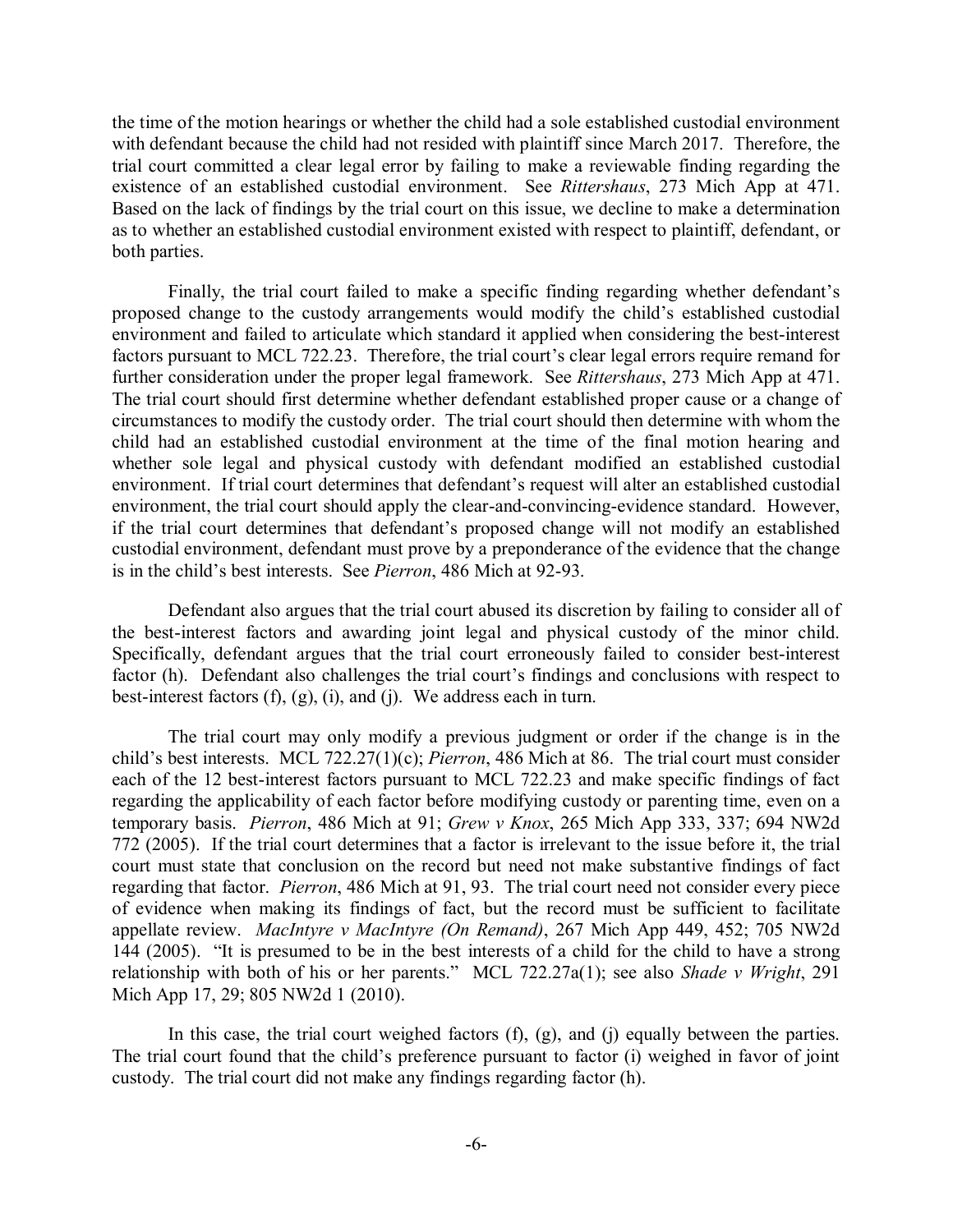Factor (f) refers to a person's fitness as a parent. MCL 722.23(f); *Fletcher v Fletcher*, 447 Mich 871, 886-887; 526 NW2d 889 (1994). "To evaluate parental fitness, courts must look to the parent-child relationship and the effect that the conduct at issue will have on that relationship." *Id*. at 887. Conduct that is relevant to a parent's moral fitness includes "verbal abuse, drinking problems, driving record, physical or sexual abuse of children, and other illegal or offensive behaviors." *Id*. at 887 n 6.

In this case, the trial court found that there were no issues regarding the parties' moral fitness. The trial court found that Proper's moral fitness was a concern if he lived in plaintiff's home. The trial court found that plaintiff had not fully accepted and addressed Proper's inappropriate behaviors, which it considered pursuant to factor (*l*). There was no evidence that plaintiff engaged in sexually abusive conduct. Plaintiff's failure to protect the child from sexual abuse within her home and plaintiff's failure to acknowledge and address Proper's sexual abuse of the child could constitute "questionable conduct" relevant to factor (f). See, e.g., *Berger*, 277 Mich App at 714-715. However, the trial court considered plaintiff's behavior and the effect that it could have on her ability to parent pursuant to factor (*l*) and implicitly weighed factor (*l*) in defendant's favor. Therefore, the trial court's finding that plaintiff did not demonstrate specific immoral conduct that affected her ability to parent was not against the great weight of the evidence.

Factor  $(g)$  concerns the parties' mental and physical health. MCL 722.23 $(g)$ . The trial court found that there were no issues regarding the parties' mental and physical health. The trial court found that the parties' behavior put an emotional strain on the minor child, and the trial court considered defendant's protective behaviors and plaintiff's actions to reconcile changes to her life circumstances pursuant to factor (*l*). There was no evidence presented at the motion hearings that either party had a physical disability or a mental health diagnosis. There was no evidence of a physical or mental health condition that would affect either party's ability to parent. Notwithstanding plaintiff's participation in therapy and the trial court's suggestion to plaintiff to continue therapy sessions, the trial court did not find that plaintiff's participation in counseling affected her ability to parent the child. Therefore, the trial court's finding that there were no issues regarding the parties' mental and physical health was not against the great weight of the evidence.

Factor (h) concerns the child's home, school, and community record. MCL 722.23(h). Although several witnesses, including plaintiff and defendant, testified regarding the child's performance at school and his involvement in sports, extracurricular activities, the 4-H program, religious programs, and friend group activities, the trial court did not determine how the custodial arrangements affected the child's schooling, home, and community activities. There were not sufficient comments by the trial court or support from the lower court record to discern the trial court's findings regarding best-interest factor (h) and to facilitate appellate review. See *Rittershaus*, 273 Mich App at 475-476.

Factor (i) addresses the child's reasonable preference. MCL 722.23(i). The trial court interviewed the minor child and indicated that the minor child expressed his definitive preference to return to the previous custody arrangements. The trial court stated that the child was intelligent, articulate, and loved both parties. The trial court found that, because of the child's age of 12, the child's preference had significant weight. The trial court implicitly found that the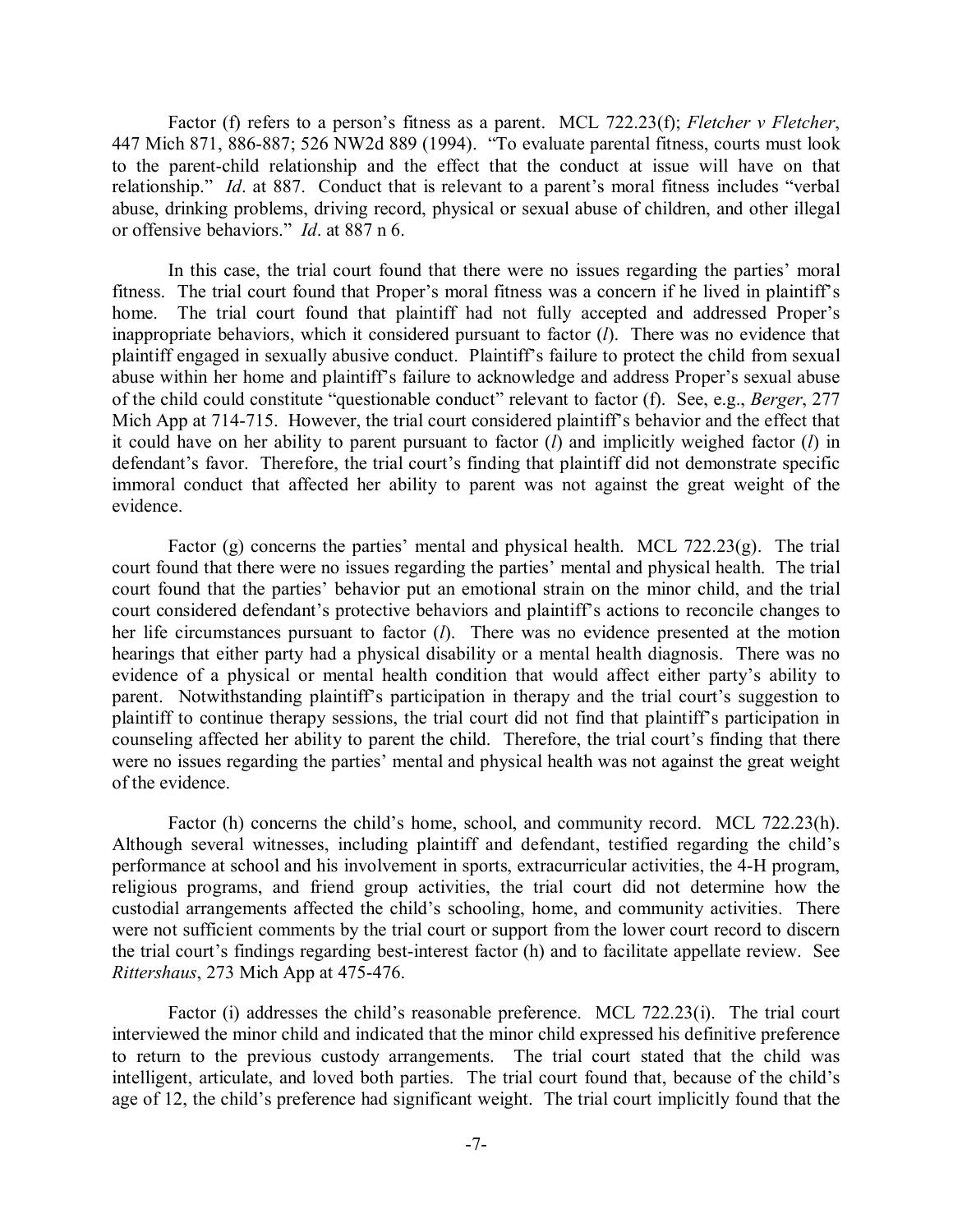child's preference was reasonable on the basis of the child's relationship and bond with the parties, love for the parties, and articulate and definitive expression of his preference. The trial court was aware of Proper's sexual abuse of the child and found that it constituted domestic violence. The trial court considered the sexual abuse pursuant to best-interest factor (k) and implicitly determined that it did not render the child's preference arbitrary or inherently indefensible. See *Pierron*, 486 Mich at 92. Therefore, the trial court's findings were not against the great weight of the evidence.

Factor (j) concerns the parties' willingness and ability to facilitate and encourage a close connection with the other parent. MCL  $722.23(i)$ . The trial court found that the parties previously were willing and able to facilitate and encourage a close and continuing parent-child relationship between the child and the other parent. Despite the parties' defensive behavior regarding parenting time and information about the child, the trial court implicitly determined that the parties were capable of parenting the child together. The testimony at the motion hearings demonstrated that the parties had some difficulties coordinating the child's activities and changes to the parenting-time schedule. However, these difficulties referred to parentingtime disputes, rather than the parties' ability to facilitate the child's relationship with the other parent. The trial court did not find, and there was no evidence to support the conclusion, that the parties deliberately prevented the other parent from continuing his or her relationship with the child, failed to facilitate the child's relationship with the other parent, or denigrated the other parent in the child's presence. Therefore, the trial court's finding regarding best-interest factor (j) was not against the great weight of the evidence.

In sum, the trial court's findings of fact were not against the great weight of the evidence. "A court need not give equal weight to all the factors, but may consider the relative weight of the factors as appropriate to the circumstances." *Sinicropi v Mazurek*, 273 Mich App 149, 184; 729 NW2d 256 (2006). The trial court placed significant weight on the child's preference for a custody arrangement with both parties. Additionally, the trial court's findings, particularly that best-interest factors (f), (g), and (j) weighed equally between the parties, were supported by the evidence on the record. Therefore, the trial court did not abuse its discretion by granting the parties joint legal and physical custody of the minor child. See *Berger*, 277 Mich App at 705, 715.

While we assign no error to the defendant's claims regarding factors  $(f)$ ,  $(g)$ ,  $(i)$ , and  $(i)$ , we conclude that the trial court clearly erred by failing to consider best-interest factor (h). The trial court did not make any factual findings regarding best-interest factor (h) (the child's home, school, and community record). Although several witnesses, including plaintiff and defendant, testified regarding the child's performance at school and his involvement in sports, extracurricular activities, the 4-H program, religious programs, and friend group activities, the trial court did not determine how the custodial arrangements affected the child's schooling, home, and community activities. There were not sufficient remarks by the trial court or support from the lower court record to discern the trial court's findings regarding best-interest factor (h) and to facilitate appellate review. Therefore, this error requires reversal. See *Foskett*, 247 Mich App at 12-13; *Rittershaus*, 273 Mich App at 475-476 (holding that the proper remedy for a trial court's failure to make reviewable findings regarding the best-interest factors is to remand for a new child custody hearing); Cf. *Sinicropi v Mazurek*, 273 Mich App 149, 182; 729 NW2d 256 (2006) (holding that, despite the trial court's failure to explicitly state its findings regarding best